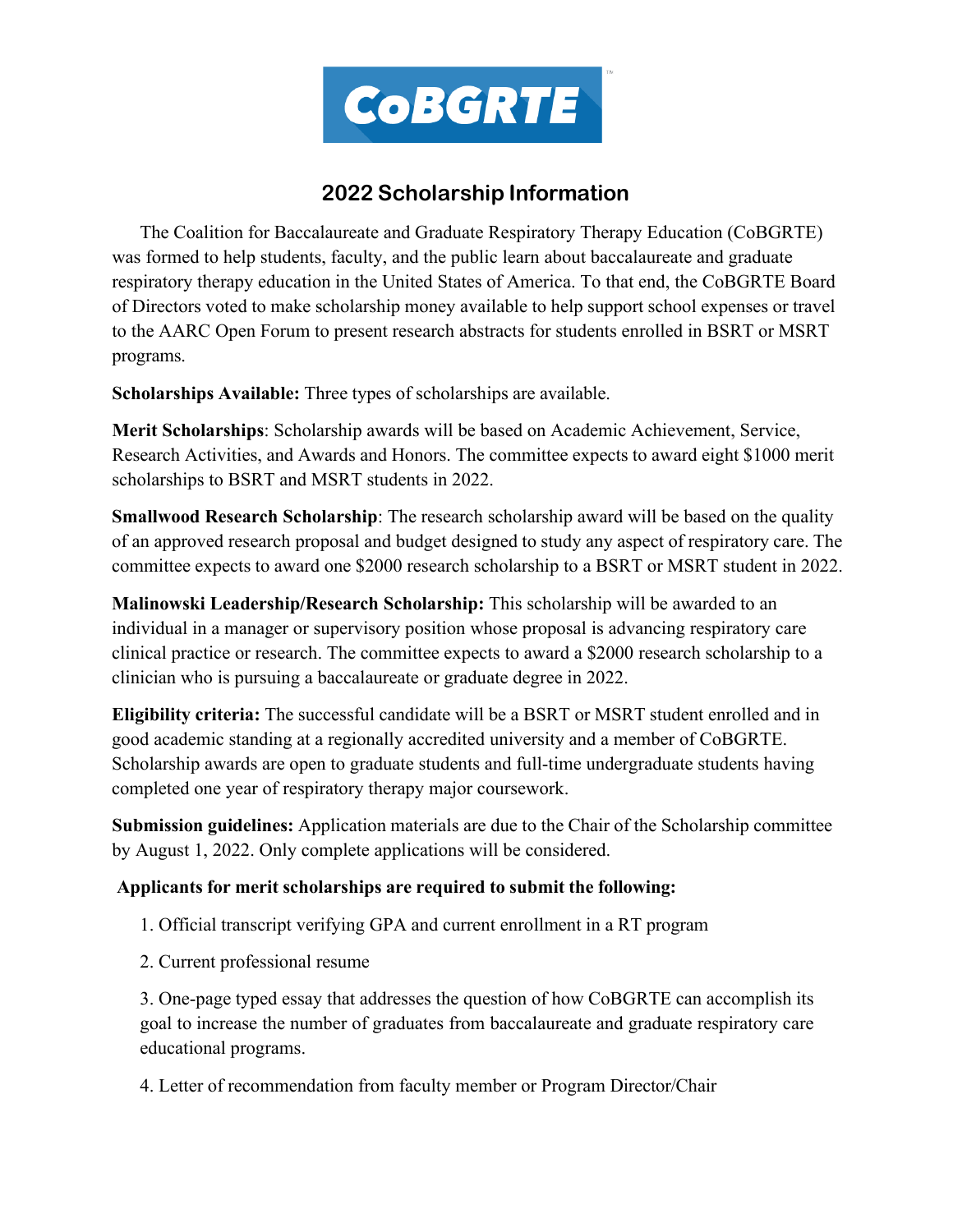## **Applicants for Smallwood Research scholarship are required to submit the following:**

- 1. Research proposal and budget
- 2. The research scholarship proposal should include an introduction with literature review, methods and literature citations.
- 3. A letter from faculty adviser supporting the feasibility of the research proposal.
- 4. Current professional resume

## **Applicants for Malinowski Leadership/Research scholarship are required to submit the following:**

- 1. Research proposal or Continuous Quality Improvement project and budget.
- 2. The proposal or project should include an introduction/literature review, methods, and literature citations.
- 3. Current professional resume
- 4. Letter of support from departmental or hospital administration.

Notification of awards is expected to be made by September 1, 2022.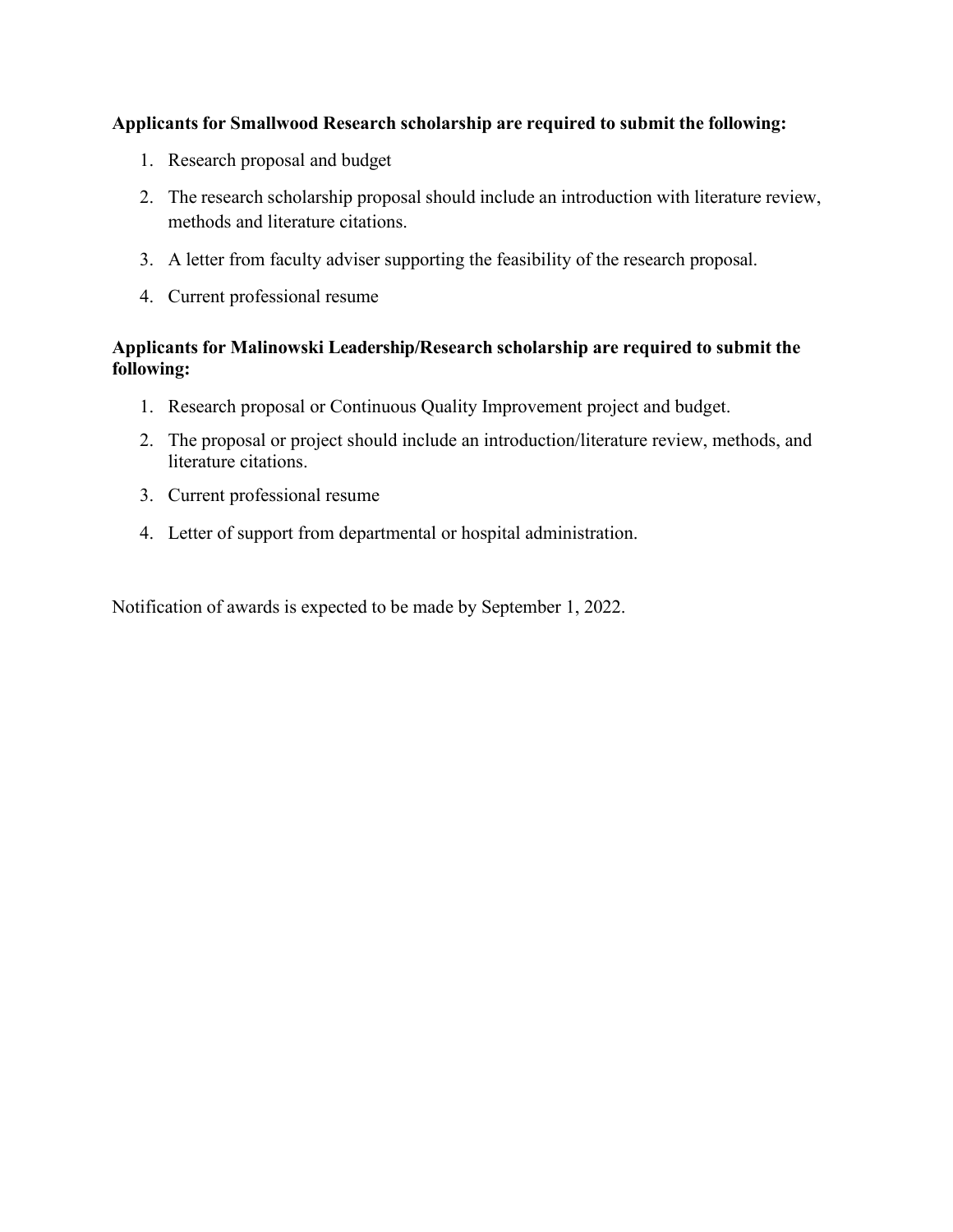| Name:                           |        |              |           |
|---------------------------------|--------|--------------|-----------|
| Address:                        |        |              |           |
| City:                           | State: |              | Zip Code: |
| Phone Number:                   |        | Email:       |           |
| <b>Current University:</b>      |        | Current GPA: |           |
| <b>Current Enrolled Degree:</b> |        |              |           |

Please state previous awards and honors received as a college student. If additional space is required, please type the additional awards/honors on a separate paper and attach it to this form.

| Name of Award | <b>Award Description</b> |  |
|---------------|--------------------------|--|
|               |                          |  |
|               |                          |  |
|               |                          |  |
|               |                          |  |
|               |                          |  |
|               |                          |  |
|               |                          |  |
|               |                          |  |
|               |                          |  |
|               |                          |  |
|               |                          |  |
|               |                          |  |

Submit application materials via email to: José D Rojas, PhD, RRT, RPFT, FAARC 301 University Blvd Galveston, TX 77554 jdrojas@utmb.edu